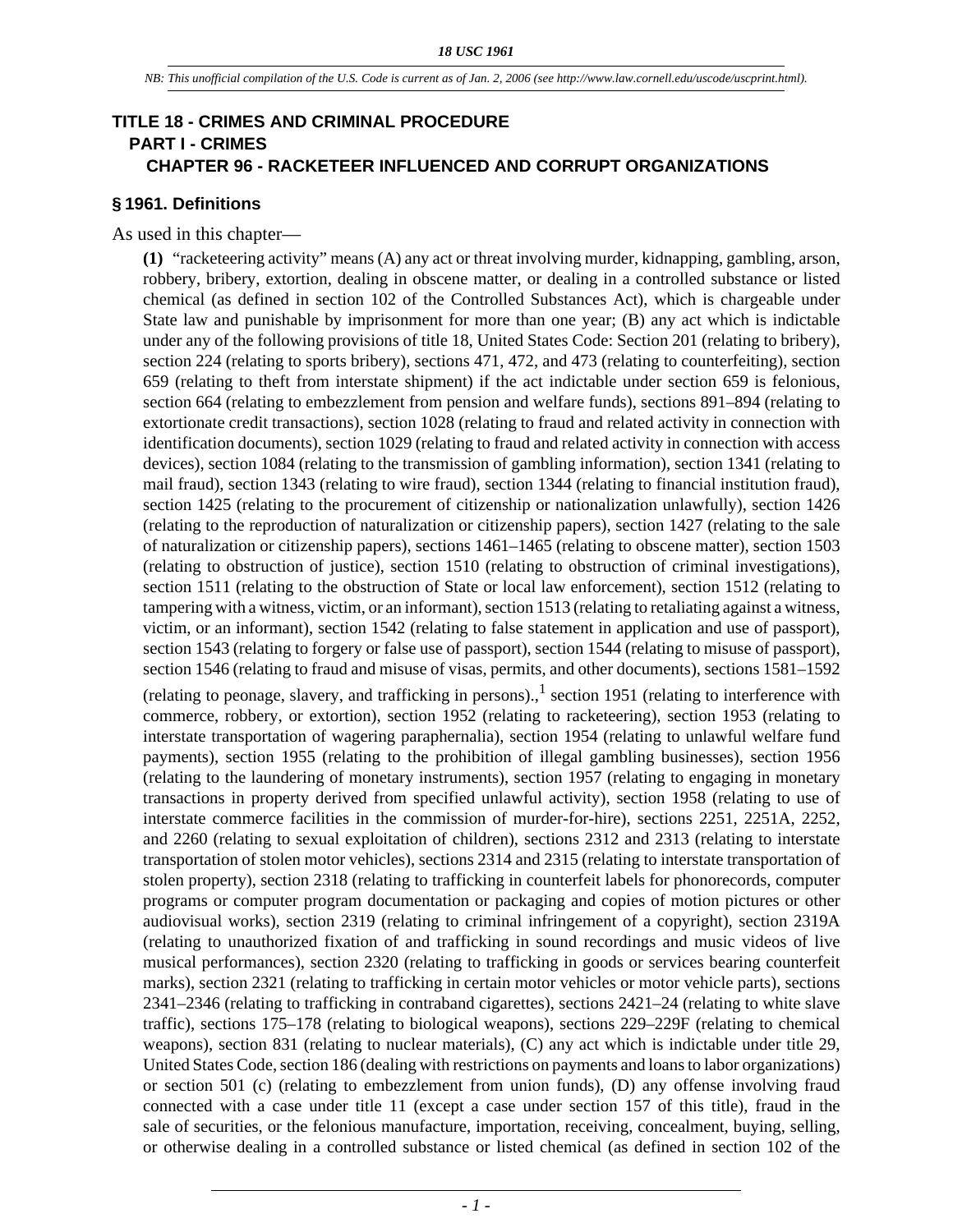Controlled Substances Act), punishable under any law of the United States, (E) any act which is indictable under the Currency and Foreign Transactions Reporting Act, (F) any act which is indictable under the Immigration and Nationality Act, section 274 (relating to bringing in and harboring certain aliens), section 277 (relating to aiding or assisting certain aliens to enter the United States), or section 278 (relating to importation of alien for immoral purpose) if the act indictable under such section of such Act was committed for the purpose of financial gain, or (G) any act that is indictable under any provision listed in section 2332b  $(g)(5)(B)$ ;

**(2)** "State" means any State of the United States, the District of Columbia, the Commonwealth of Puerto Rico, any territory or possession of the United States, any political subdivision, or any department, agency, or instrumentality thereof;

**(3)** "person" includes any individual or entity capable of holding a legal or beneficial interest in property;

**(4)** "enterprise" includes any individual, partnership, corporation, association, or other legal entity, and any union or group of individuals associated in fact although not a legal entity;

**(5)** "pattern of racketeering activity" requires at least two acts of racketeering activity, one of which occurred after the effective date of this chapter and the last of which occurred within ten years (excluding any period of imprisonment) after the commission of a prior act of racketeering activity;

**(6)** "unlawful debt" means a debt

**(A)** incurred or contracted in gambling activity which was in violation of the law of the United States, a State or political subdivision thereof, or which is unenforceable under State or Federal law in whole or in part as to principal or interest because of the laws relating to usury, and

**(B)** which was incurred in connection with the business of gambling in violation of the law of the United States, a State or political subdivision thereof, or the business of lending money or a thing of value at a rate usurious under State or Federal law, where the usurious rate is at least twice the enforceable rate;

**(7)** "racketeering investigator" means any attorney or investigator so designated by the Attorney General and charged with the duty of enforcing or carrying into effect this chapter;

**(8)** "racketeering investigation" means any inquiry conducted by any racketeering investigator for the purpose of ascertaining whether any person has been involved in any violation of this chapter or of any final order, judgment, or decree of any court of the United States, duly entered in any case or proceeding arising under this chapter;

**(9)** "documentary material" includes any book, paper, document, record, recording, or other material; and

**(10)** "Attorney General" includes the Attorney General of the United States, the Deputy Attorney General of the United States, the Associate Attorney General of the United States, any Assistant Attorney General of the United States, or any employee of the Department of Justice or any employee of any department or agency of the United States so designated by the Attorney General to carry out the powers conferred on the Attorney General by this chapter. Any department or agency so designated may use in investigations authorized by this chapter either the investigative provisions of this chapter or the investigative power of such department or agency otherwise conferred by law.

## *Footnotes*

<sup>1</sup> So in original.

(Added Pub. L. 91–452, title IX, § 901(a), Oct. 15, 1970, 84 Stat. 941; amended Pub. L. 95–575, § 3(c), Nov. 2, 1978, 92 Stat. 2465; Pub. L. 95–598, title III, § 314(g), Nov. 6, 1978, 92 Stat. 2677; Pub. L. 98–473, title II, §§ 901(g), 1020, Oct. 12, 1984, 98 Stat. 2136, 2143; Pub. L. 98–547, title II, § 205, Oct. 25, 1984, 98 Stat. 2770; Pub. L. 99–570, title I, § 1365(b), Oct. 27, 1986, 100 Stat. 3207–35; Pub. L. 99–646, § 50(a), Nov. 10, 1986, 100 Stat. 3605; Pub. L. 100–690, title VII, §§ 7013, 7020 (c), 7032,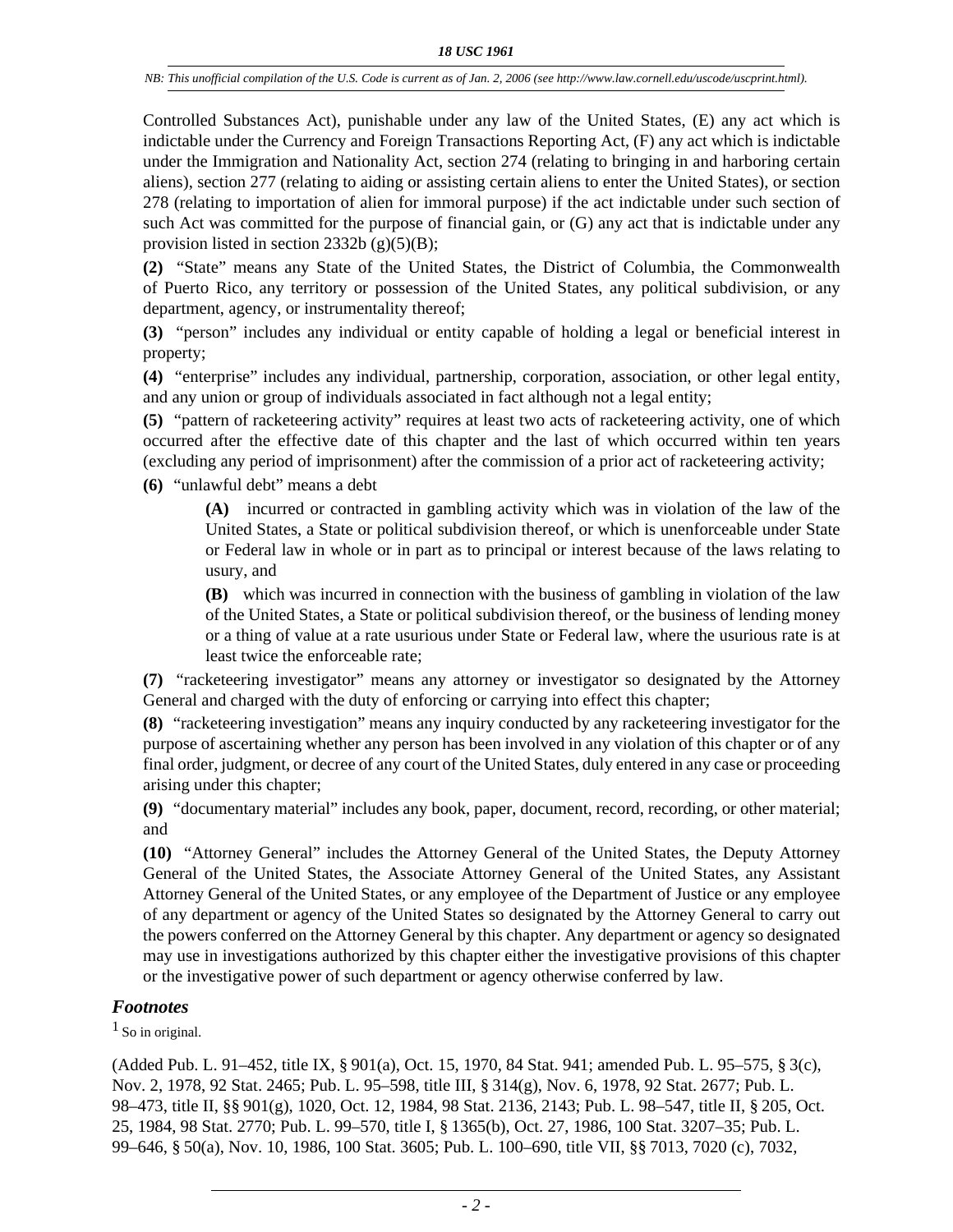7054, 7514, Nov. 18, 1988, 102 Stat. 4395, 4396, 4398, 4402, 4489; Pub. L. 101–73, title IX, § 968, Aug. 9, 1989, 103 Stat. 506; Pub. L. 101–647, title XXXV, § 3560, Nov. 29, 1990, 104 Stat. 4927; Pub. L. 103–322, title IX, § 90104, title XVI, § 160001(f), title XXXIII, § 330021(1), Sept. 13, 1994, 108 Stat. 1987, 2037, 2150; Pub. L. 103–394, title III, § 312(b), Oct. 22, 1994, 108 Stat. 4140; Pub. L. 104–132, title IV, § 433, Apr. 24, 1996, 110 Stat. 1274; Pub. L. 104–153, § 3, July 2, 1996, 110 Stat. 1386; Pub. L. 104–208, div. C, title II, § 202, Sept. 30, 1996, 110 Stat. 3009–565; Pub. L. 104–294, title VI, §§ 601(b)(3), (i)(3), 604 (b)(6), Oct. 11, 1996, 110 Stat. 3499, 3501, 3506; Pub. L. 107–56, title VIII, § 813, Oct. 26, 2001, 115 Stat. 382; Pub. L. 107–273, div. B, title IV, § 4005(f)(1), Nov. 2, 2002, 116 Stat. 1813; Pub. L. 108–193, § 5(b), Dec. 19, 2003, 117 Stat. 2879; Pub. L. 108–458, title VI, § 6802(e), Dec. 17, 2004, 118 Stat. 3767; Pub. L. 109–164, title I, § 103(c), Jan. 10, 2006, 119 Stat. 3563.)

# **References in Text**

Section 102 of the Controlled Substances Act, referred to in par. (1)(A), (D), is classified to section 802 of Title 21, Food and Drugs.

The Currency and Foreign Transactions Reporting Act, referred to in par. (1)(E), is title II of Pub. L. 91–508, Oct. 26, 1970, 84 Stat. 1118, which was repealed and reenacted as subchapter II of chapter 53 of Title 31, Money and Finance, by Pub. L. 97–258, § 4(b), Sept. 13, 1982, 96 Stat. 1067, the first section of which enacted Title 31.

The Immigration and Nationality Act, referred to in par. (1)(F), is act June 27, 1952, ch. 477, 66 Stat. 163, as amended, which is classified principally to chapter 12 (§ 1101 et seq.) of Title 8, Aliens and Nationality. Sections 274, 277, and 278 of the Act are classified to sections 1324, 1327, and 1328 of Title 8, respectively. For complete classification of this Act to the Code, see Short Title note set out under section 1101 of Title 8 and Tables.

The effective date of this chapter, referred to in par. (5), is Oct. 15, 1970.

## **Amendments**

2006—Par. (1)(B). Pub. L. 109–164 substituted "1581–1592" for "1581–1591".

2004—Par. (1)(B). Pub. L. 108–458 inserted "sections 175–178 (relating to biological weapons), sections 229–229F (relating to chemical weapons), section 831 (relating to nuclear materials)," before "(C) any act which is indictable under title 29".

2003—Par. (1)(B). Pub. L. 108–193, which directed amendment of par. (1)(A) of this section by substituting "sections 1581–1591 (relating to peonage, slavery, and trafficking in persons)." for "sections 1581–1588 (relating to peonage and slavery)", was executed by making the substitution in par. (1)(B) to reflect the probable intent of Congress.

2002—Par. (1)(G). Pub. L. 107–273 made technical amendment to directory language of Pub. L. 107–56. See 2001 Amendment note below.

2001—Par. (1)(G). Pub. L. 107–56, as amended by Pub. L. 107–273, which directed addition of cl. (G) before period at end, was executed by making the addition before the semicolon at end to reflect the probable intent of Congress.

1996—Par. (1)(B). Pub. L. 104–294, § 604(b)(6), amended directory language of Pub. L. 103–322, § 160001(f). See 1994 Amendment note below.

Pub. L. 104–294, § 601(i)(3), substituted "2260" for "2258".

Pub. L. 104–208 struck out "if the act indictable under section 1028 was committed for the purpose of financial gain" before ", section 1029", inserted "section 1425 (relating to the procurement of citizenship or nationalization unlawfully), section 1426 (relating to the reproduction of naturalization or citizenship papers), section 1427 (relating to the sale of naturalization or citizenship papers)," after "section 1344 (relating to financial institution fraud),", struck out "if the act indictable under section 1542 was committed for the purpose of financial gain" before ", section 1543", "if the act indictable under section 1543 was committed for the purpose of financial gain" before ", section 1544", "if the act indictable under section 1544 was committed for the purpose of financial gain" before ", section 1546", and "if the act indictable under section 1546 was committed for the purpose of financial gain" before ", sections 1581–1588".

Pub. L. 104–153 inserted ", section 2318 (relating to trafficking in counterfeit labels for phonorecords, computer programs or computer program documentation or packaging and copies of motion pictures or other audiovisual works), section 2319 (relating to criminal infringement of a copyright), section 2319A (relating to unauthorized fixation of and trafficking in sound recordings and music videos of live musical performances), section 2320 (relating to trafficking in goods or services bearing counterfeit marks)" after "sections 2314 and 2315 (relating to interstate transportation of stolen property)".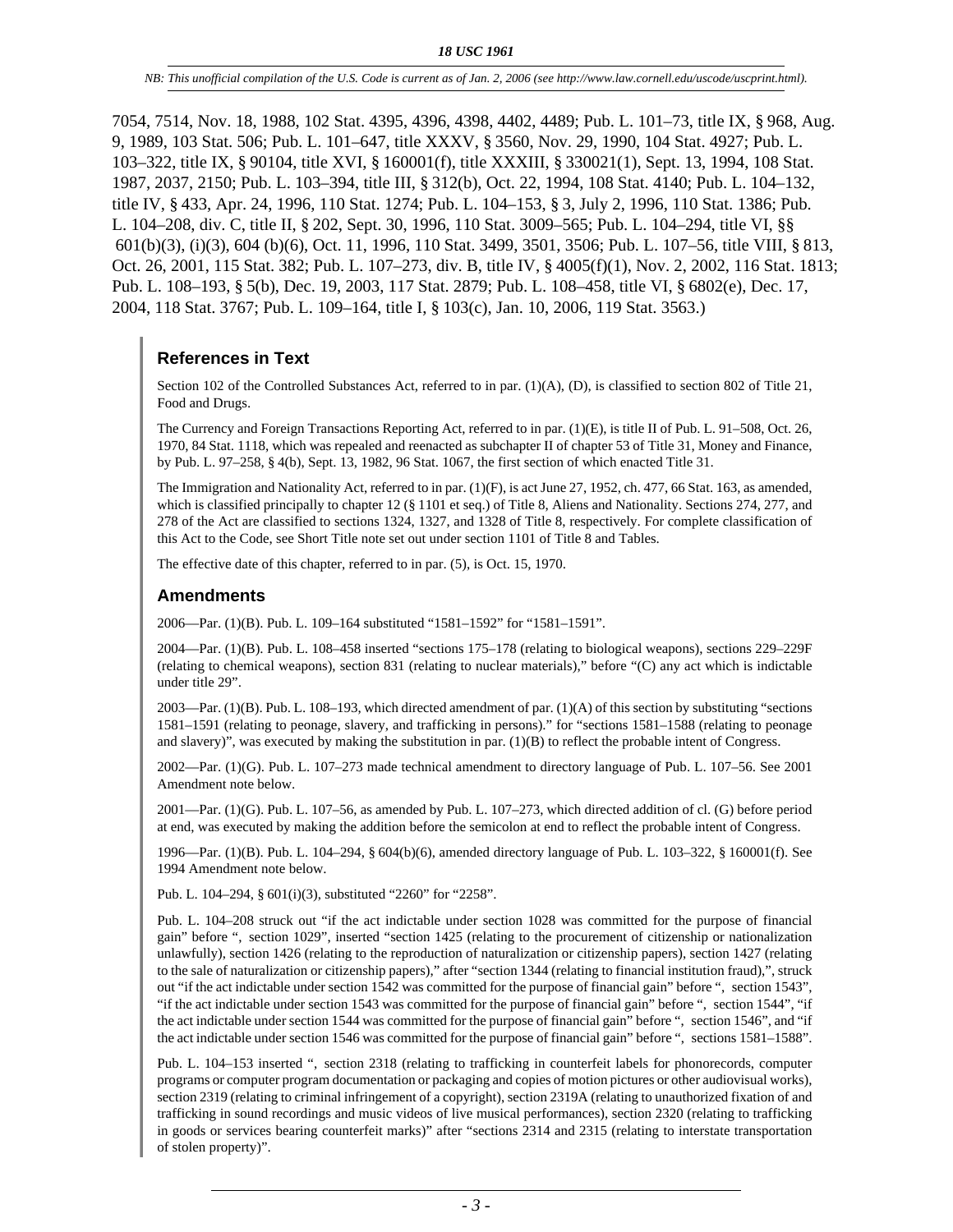Pub. L. 104–132, § 433(1), (2), inserted "section 1028 (relating to fraud and related activity in connection with identification documents) if the act indictable under section 1028 was committed for the purpose of financial gain," before "section 1029" and "section 1542 (relating to false statement in application and use of passport) if the act indictable under section 1542 was committed for the purpose of financial gain, section 1543 (relating to forgery or false use of passport) if the act indictable under section 1543 was committed for the purpose of financial gain, section 1544 (relating to misuse of passport) if the act indictable under section 1544 was committed for the purpose of financial gain, section 1546 (relating to fraud and misuse of visas, permits, and other documents) if the act indictable under section 1546 was committed for the purpose of financial gain, sections 1581–1588 (relating to peonage and slavery)," after "section 1513 (relating to retaliating against a witness, victim, or an informant),".

Par. (1)(D). Pub. L. 104–294, § 601(b)(3), substituted "section 157 of this title" for "section 157 of that title".

Par. (1)(F). Pub. L. 104–132, § 433(3), (4), which directed addition of cl. (F) before period at end, was executed by making the addition before the semicolon at end to reflect the probable intent of Congress.

1994—Par. (1)(A). Pub. L. 103–322, § 330021(1), substituted "kidnapping" for "kidnaping".

Pub. L. 103–322, § 90104, substituted "a controlled substance or listed chemical (as defined in section 102 of the Controlled Substances Act)" for "narcotic or other dangerous drugs".

Par. (1)(B). Pub. L. 103–322, § 160001(f), as amended by Pub. L. 104–294, § 604(b)(6), substituted "2251, 2251A, 2252, and 2258" for "2251–2252".

Par. (1)(D). Pub. L. 103–394 inserted "(except a case under section 157 of that title)" after "title 11".

Pub. L. 103–322, § 90104, substituted "a controlled substance or listed chemical (as defined in section 102 of the Controlled Substances Act)" for "narcotic or other dangerous drugs".

1990—Par. (1)(B). Pub. L. 101–647 substituted "section 1029 (relating to" for "section 1029 (relative to" and struck out "sections 2251 through 2252 (relating to sexual exploitation of children)," before ", section 1958".

1989—Par. (1). Pub. L. 101–73 inserted "section 1344 (relating to financial institution fraud)," after "section 1343 (relating to wire fraud),".

1988—Par. (1)(B). Pub. L. 100–690, § 7514, inserted "sections 2251 through 2252 (relating to sexual exploitation of children),".

Pub. L. 100–690, § 7054, inserted ", section 1029 (relative to fraud and related activity in connection with access devices)" and ", section 1958 (relating to use of interstate commerce facilities in the commission of murder-for-hire), sections  $2251-2252$  (relating to sexual exploitation of children)".

Pub. L. 100–690, § 7032, substituted "section 2321" for "section 2320".

Pub. L. 100–690, § 7013, made technical amendment to directory language of Pub. L. 99–646. See 1986 Amendment note below.

Par. (10). Pub. L. 100–690, § 7020(c), inserted "the Associate Attorney General of the United States," after "Deputy Attorney General of the United States,".

1986—Par. (1)(B). Pub. L. 99–646, as amended by Pub. L. 100–690, § 7013, inserted "section 1512 (relating to tampering with a witness, victim, or an informant), section 1513 (relating to retaliating against a witness, victim, or an informant)," after "section 1511 (relating to the obstruction of State or local law enforcement),".

Pub. L. 99–570 inserted "section 1956 (relating to the laundering of monetary instruments), section 1957 (relating to engaging in monetary transactions in property derived from specified unlawful activity),".

1984—Par. (1)(A). Pub. L. 98–473, § 1020(1), inserted "dealing in obscene matter," after "extortion,".

Par. (1)(B). Pub. L. 98–547 inserted "sections 2312 and 2313 (relating to interstate transportation of stolen motor vehicles)," and "section 2320 (relating to trafficking in certain motor vehicles or motor vehicle parts),".

Pub. L. 98–473, § 1020(2), inserted "sections 1461–1465 (relating to obscene matter),".

Par. (1)(E). Pub. L. 98–473, § 901(g), added cl. (E).

1978—Par. (1)(B). Pub. L. 95–575 inserted "sections 2341–2346 (relating to trafficking in contraband cigarettes),".

Par. (1)(D). Pub. L. 95-598 substituted "fraud connected with a case under title 11" for "bankruptcy fraud".

#### **Effective Date of 2002 Amendment**

Pub. L. 107–273, div. B, title IV, § 4005(f)(1), Nov. 2, 2002, 116 Stat. 1813, provided that the amendment made by section 4005 (f)(1) is effective Oct. 26, 2001.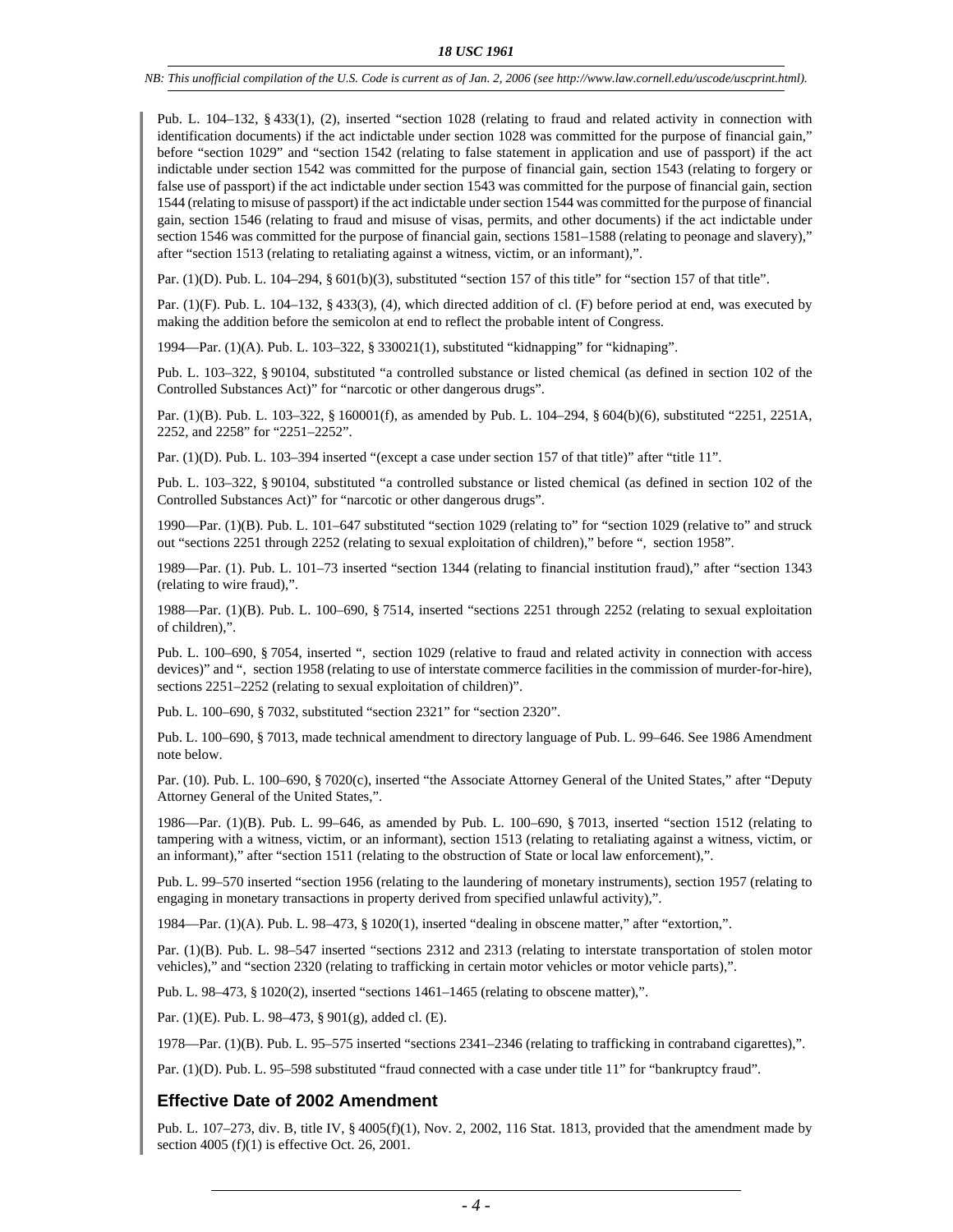# **Effective Date of 1996 Amendment**

Amendment by section 604(b)(6) of Pub. L. 104–294 effective Sept. 13, 1994, see section 604(d) of Pub. L. 104–294, set out as a note under section 13 of this title.

# **Effective Date of 1994 Amendment**

Amendment by Pub. L. 103–394 effective Oct. 22, 1994, and not applicable with respect to cases commenced under Title 11, Bankruptcy, before Oct. 22, 1994, see section 702 of Pub. L. 103–394, set out as a note under section 101 of Title 11.

# **Effective Date of 1978 Amendments**

Amendment by Pub. L. 95–598 effective Oct. 1, 1979, see section 402(a) of Pub. L. 95–598, set out as an Effective Date note preceding section 101 of Title 11, Bankruptcy.

Amendment by Pub. L. 95–575 effective Nov. 2, 1978, see section 4 of Pub. L. 95–575, set out as an Effective Date note under section 2341 of this title.

### **Short Title of 1984 Amendment**

Section 301 of chapter III (§§ 301–322) of title II of Pub. L. 98–473 provided that: "This title [probably means this chapter, enacting sections 1589, 1600, 1613a, and 1616 of Title 19, Customs Duties and sections 853, 854, and 970 of Title 21, Food and Drugs, amending section 1963 of this title and sections 1602, 1605, 1606, 1607, 1608, 1609, 1610, 1611, 1612, 1613, 1614, 1615, 1618, 1619, and 1644 of Title 19, sections 824, 848, and 881 of Title 21, and section 524 of Title 28, Judiciary and Judicial Procedure, and repealing section 7607 of Title 26, Internal Revenue Code] may be cited as the 'Comprehensive Forfeiture Act of 1984'."

# **Short Title**

Section 1 of Pub. L. 91–452 provided in part: "That this Act [enacting this section, sections 841 to 848, 1511, 1623, 1955, 1962 to 1968, 3331 to 3334, 3503, 3504, 3575 to 3578, and 6001 to 6005 of this title, and section 1826 of Title 28, Judiciary and Judicial Procedure, amending sections 835, 1073, 1505, 1954, 2424, 2516, 2517, 3148, 3486, and 3500 of this title, sections 15, 87f, 135c, 499m, and 2115 of Title 7, Agriculture, section 25 of Title 11, Bankruptcy, section 1820 of Title 12, Banks and Banking, sections 49, 77v, 78u, 79r, 80a–41, 80b–9, 155, 717m, 1271, and 1714 of Title 15, Commerce and Trade, section 825f of Title 16, Conservation, section 1333 of Title 19, Customs Duties, section 373 of Title 21, Food and Drugs, section 161 of Title 29, Labor, section 506 of Title 33, Navigation and Navigable Waters, sections 405 and 2201 of Title 42, The Public Health and Welfare, sections 157 and 362 of Title 45, Railroads, section 1124 of former Title 46, Shipping, section 409 of Title 47, Telegraphs, Telephones, and Radio telegraphs, sections 9, 43, 46, 916, 1017, and 1484 of former Title 49, Transportation, section 792 of Title 50, War and National Defense, and sections 643a, 1152, 2026, and former section 2155 of Title 50, Appendix, repealing sections 837, 895, 1406, and 2514 of this title, sections 32 and 33 of Title 15; sections 4874 and 7493 of Title 26, Internal Revenue Code, section 827 of former Title 46, sections 47 and 48 of former Title 49, and sections 121 to 144 of Title 50, enacting provisions set out as notes under this section and sections 841, 1511, 1955, preceding 3331, preceding 3481, 3504, and 6001 of this title, and repealing provisions set out as a note under section 2510 of this title] may be cited as the 'Organized Crime Control Act of 1970'."

# **Savings Provision**

Amendment by section 314 of Pub. L. 95–598 not to affect the application of chapter 9 (§ 151 et seq.), chapter 96 (§ 1961 et seq.), or section 2516, 3057, or 3284 of this title to any act of any person (1) committed before Oct. 1, 1979, or (2) committed after Oct. 1, 1979, in connection with a case commenced before such date, see section 403(d) of Pub. L. 95–598, set out as a note preceding section 101 of Title 11, Bankruptcy.

# **Separability**

Section 1301 of Pub. L. 91–452 provided that: "If the provisions of any part of this Act [see Short Title note set out above] or the application thereof to any person or circumstances be held invalid, the provisions of the other parts and their application to other persons or circumstances shall not be affected thereby."

# **Congressional Statement of Findings and Purpose**

Section 1 of Pub. L. 91–452 provided in part that:

"The Congress finds that (1) organized crime in the United States is a highly sophisticated, diversified, and widespread activity that annually drains billions of dollars from America's economy by unlawful conduct and the illegal use of force, fraud, and corruption; (2) organized crime derives a major portion of its power through money obtained